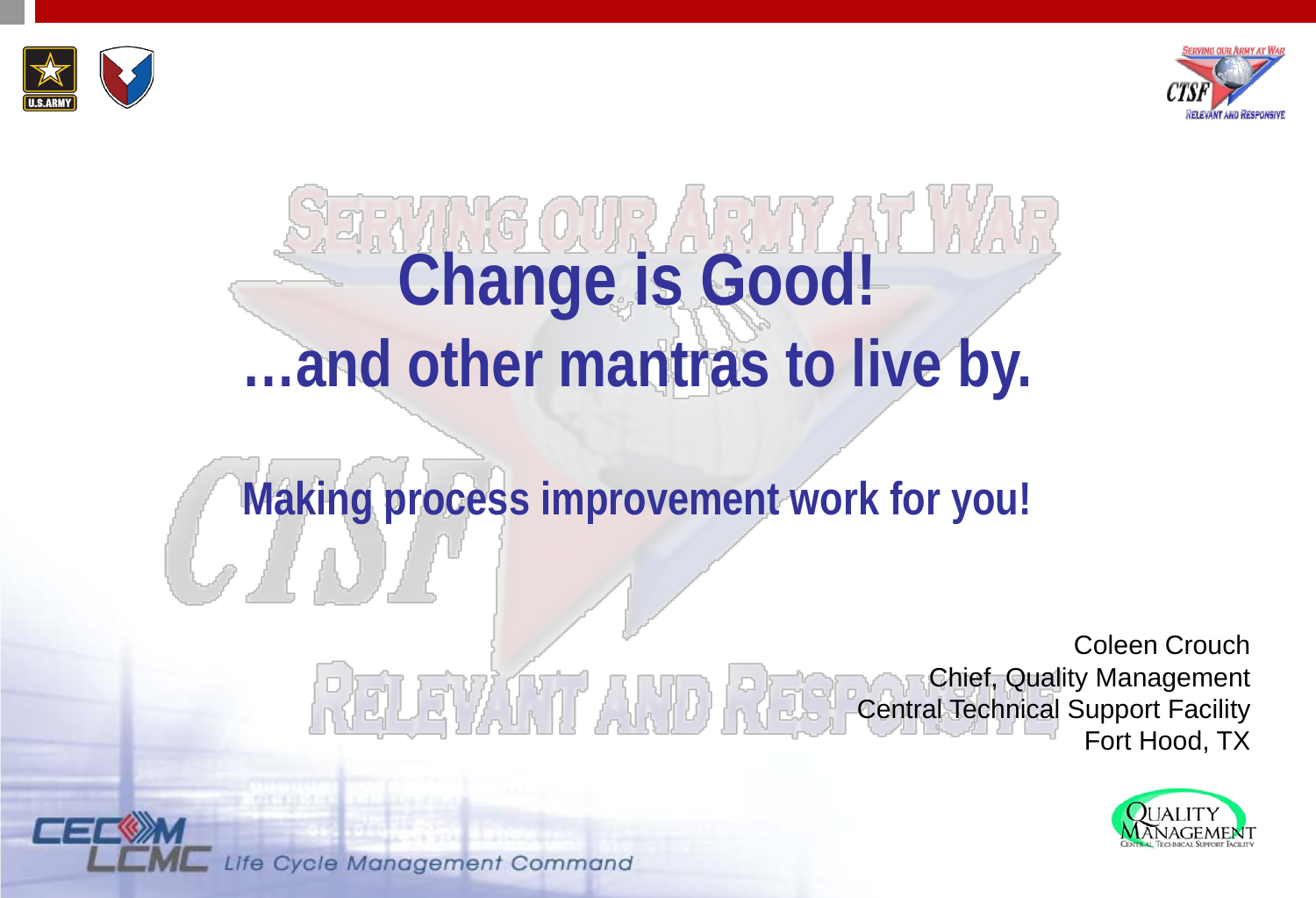



- "Lean Six Sigma may work in manufacturing, but we're a (fill in the blank) industry!"
- "Who are THEY to tell me how to do my job?"
- "I'm too busy working to attend those meetings."

### Why does CPI fail?

- "My manager doesn't know how we REALLY do things around here, so there's no way his/her ideas are going to help!"
- "We've been doing it this way for YEARS!"
- "If it ain't broke, don't fix it!"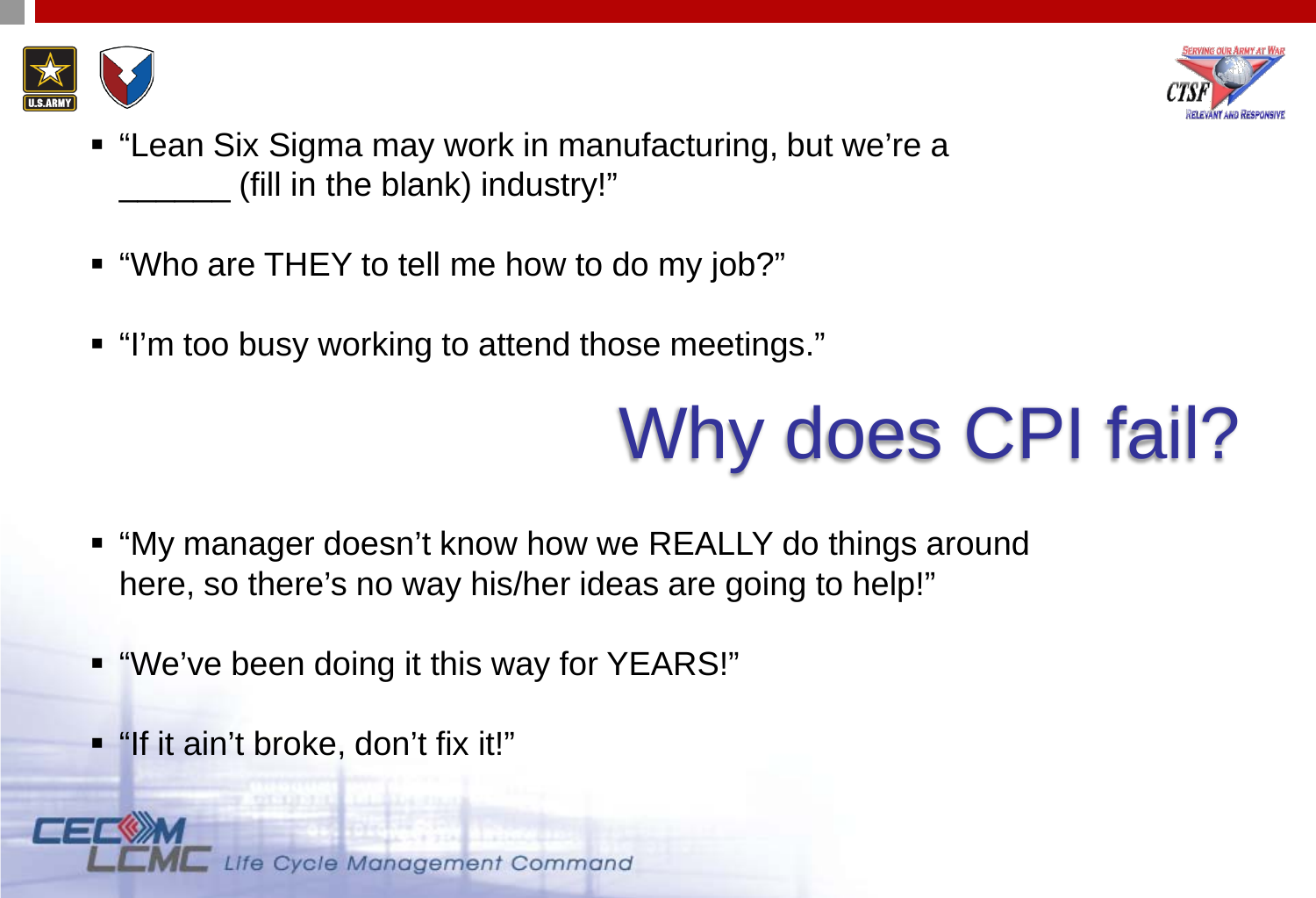



- Do not pass GO, Do not collect \$200 until you have COMMITTED Management Support!
- Eney, meany, miney, moe! Select team members carefully!
- Maybe nothing can stop a Trane, but changes won't go until you TRAIN!

### Making process improvement work for you

- Metrics They aren't just for Europeans anymore!
- Rinse and Repeat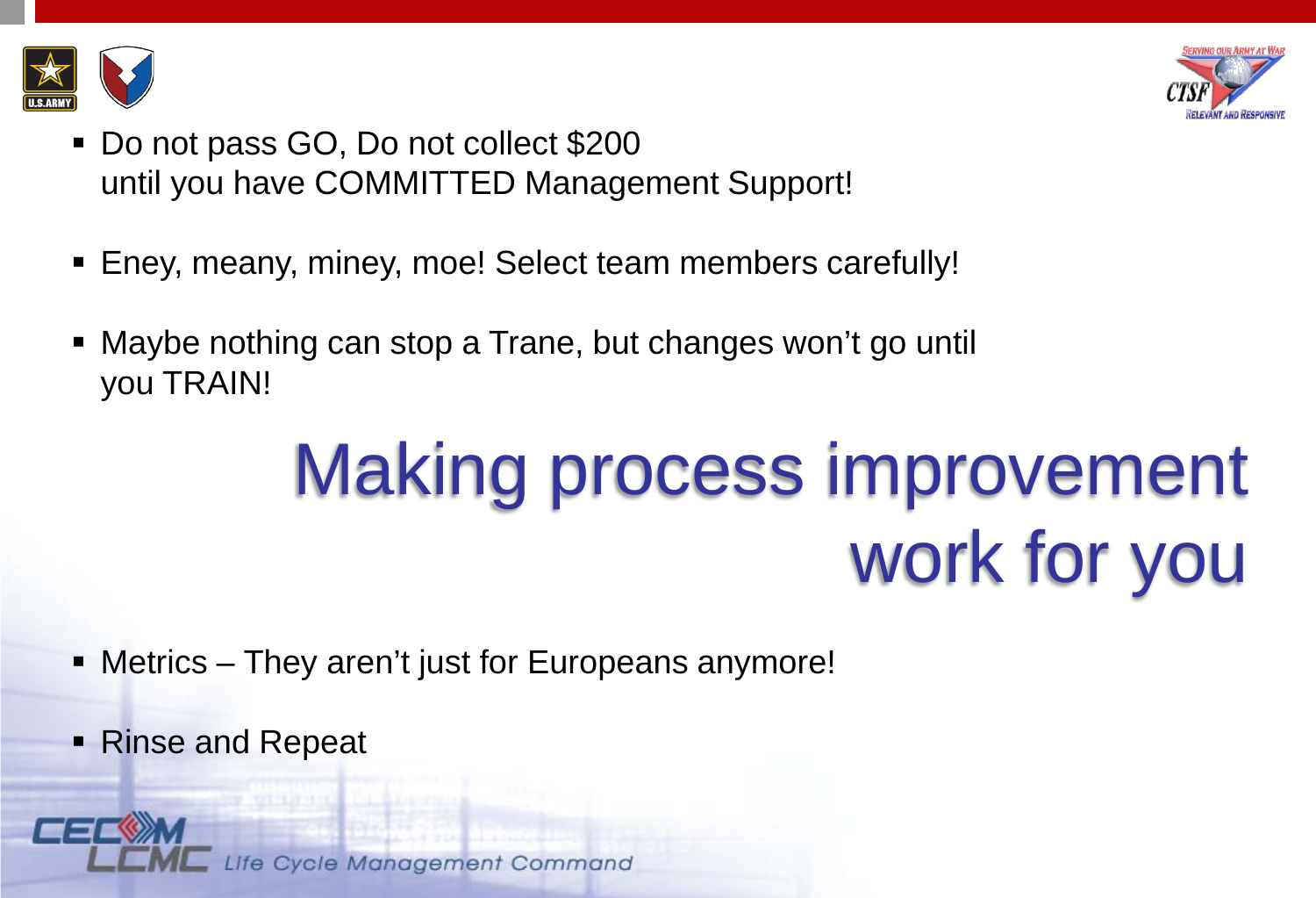



#### Why?

- **Resource Allocation: manpower, meeting space, money**
- **Authority**
- Recognition

## Management Support

How?

- **-** Appeal to the bottom line
- Brief briefs (and a LOT of 'em)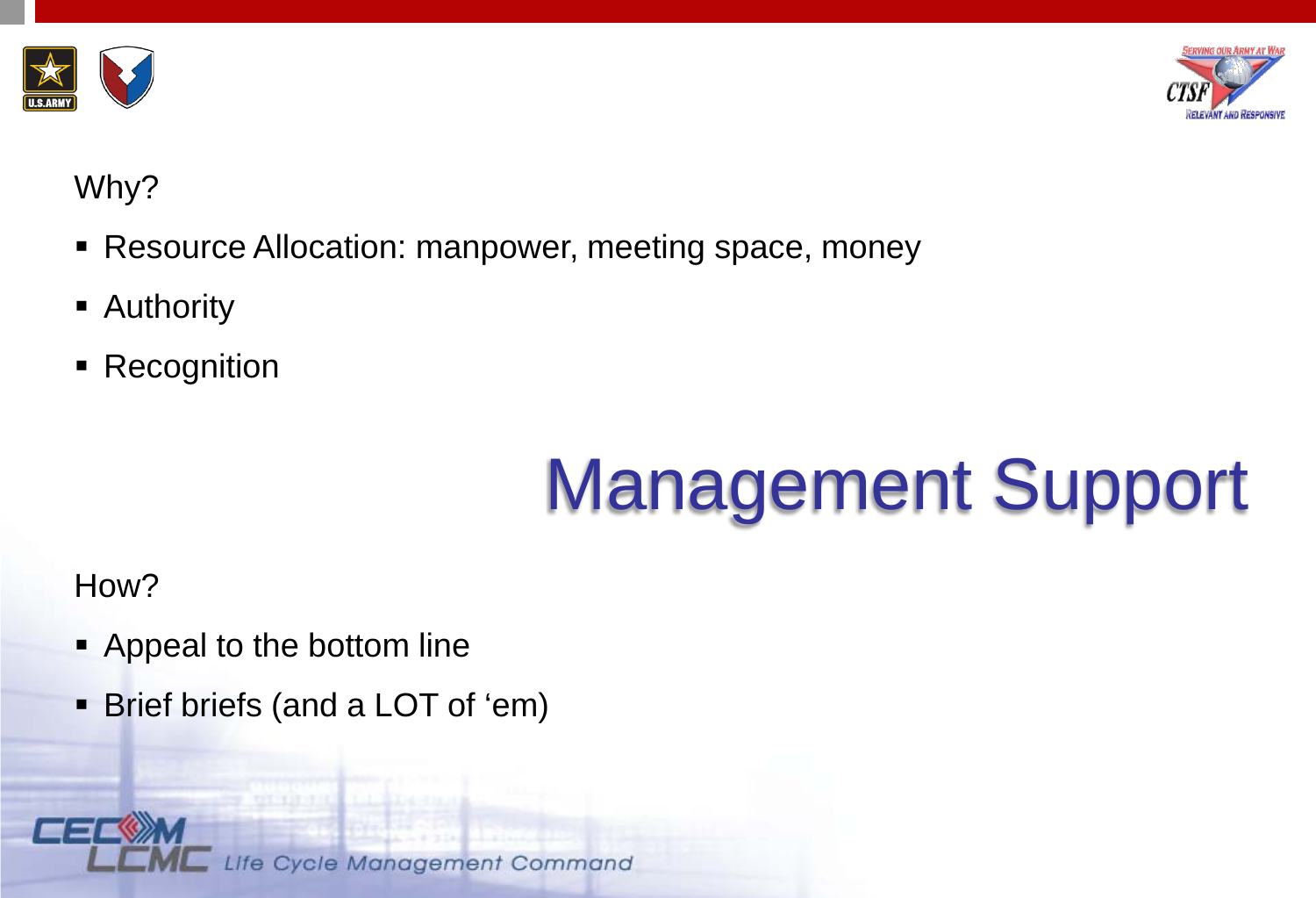



- **Don't start your second string players in the tournament game**
- **Authority to decide**
- **Group dynamics & balance of power**
- Attitude about change

### Team Members

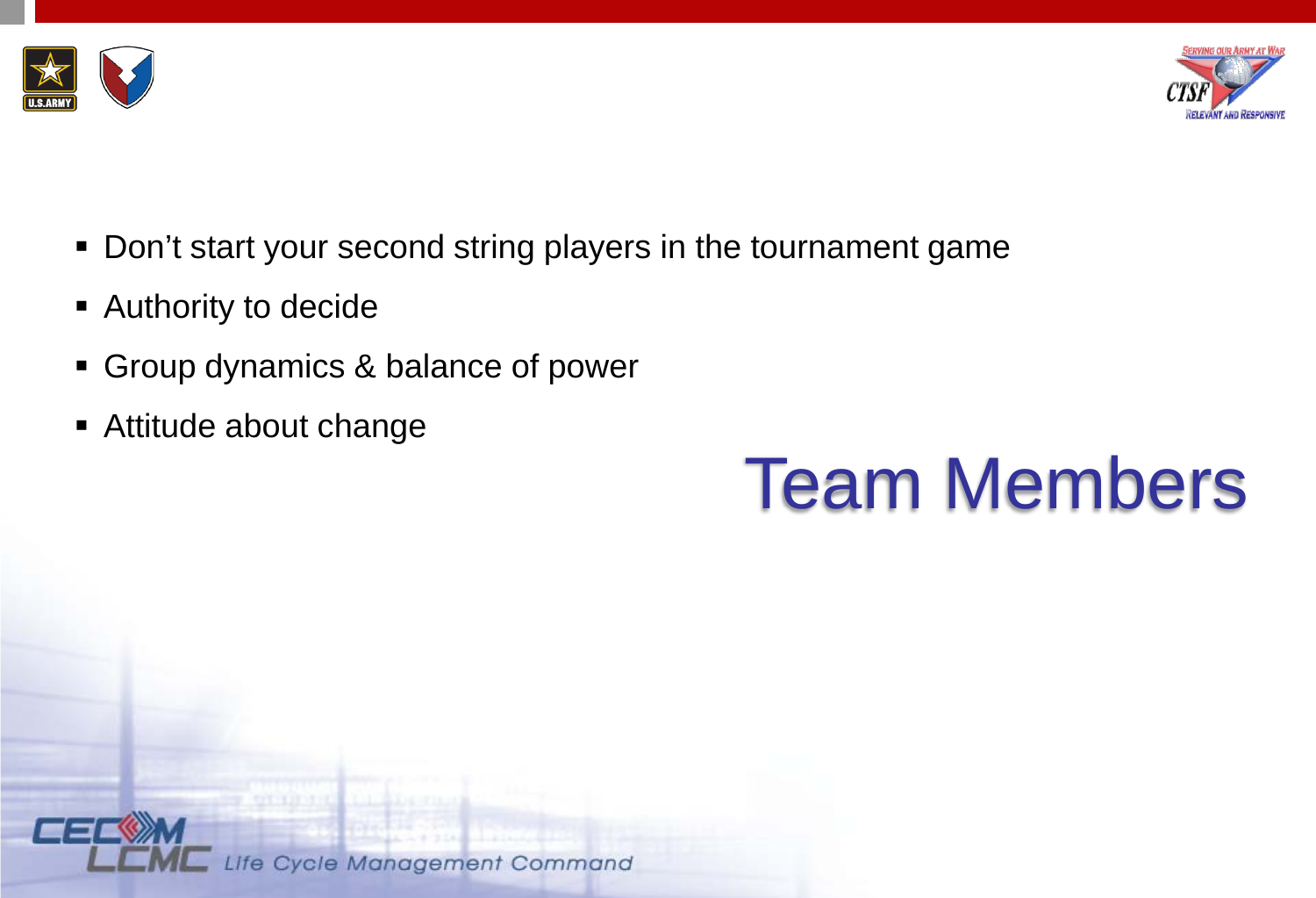



 Build in extra time to make sure everyone speaks the same language.

POKA-YOKE

- **Teach the tools to be used ahead of time.**
- Do not exclude management in training opportunities.

**FISHBONE** 

**DIAGRAM** 

**Training** 

SIPOC



KAIZEN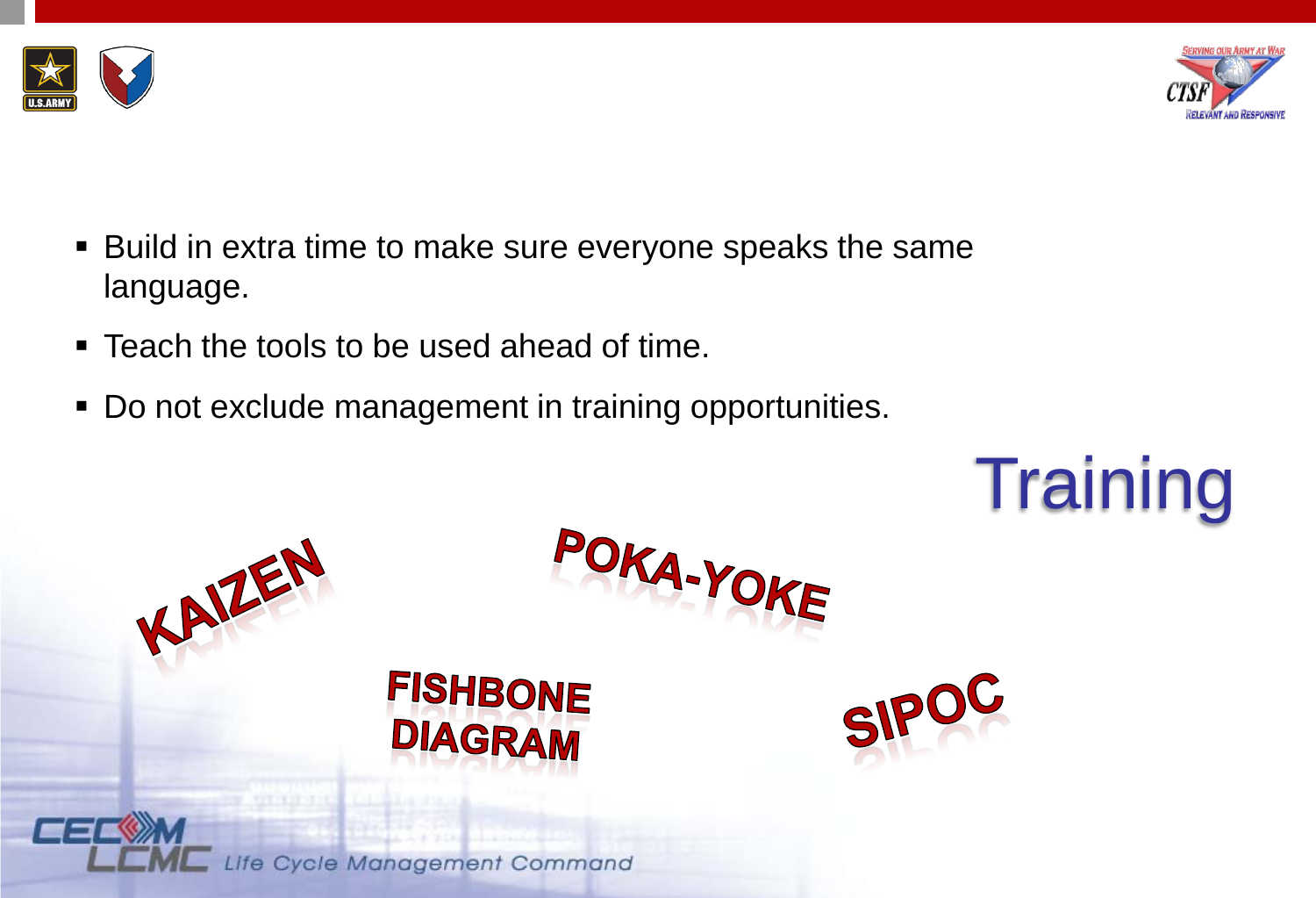



- **Start and end points determine success**
- Plan extra time if you lack complete documentation

### **Metrics**



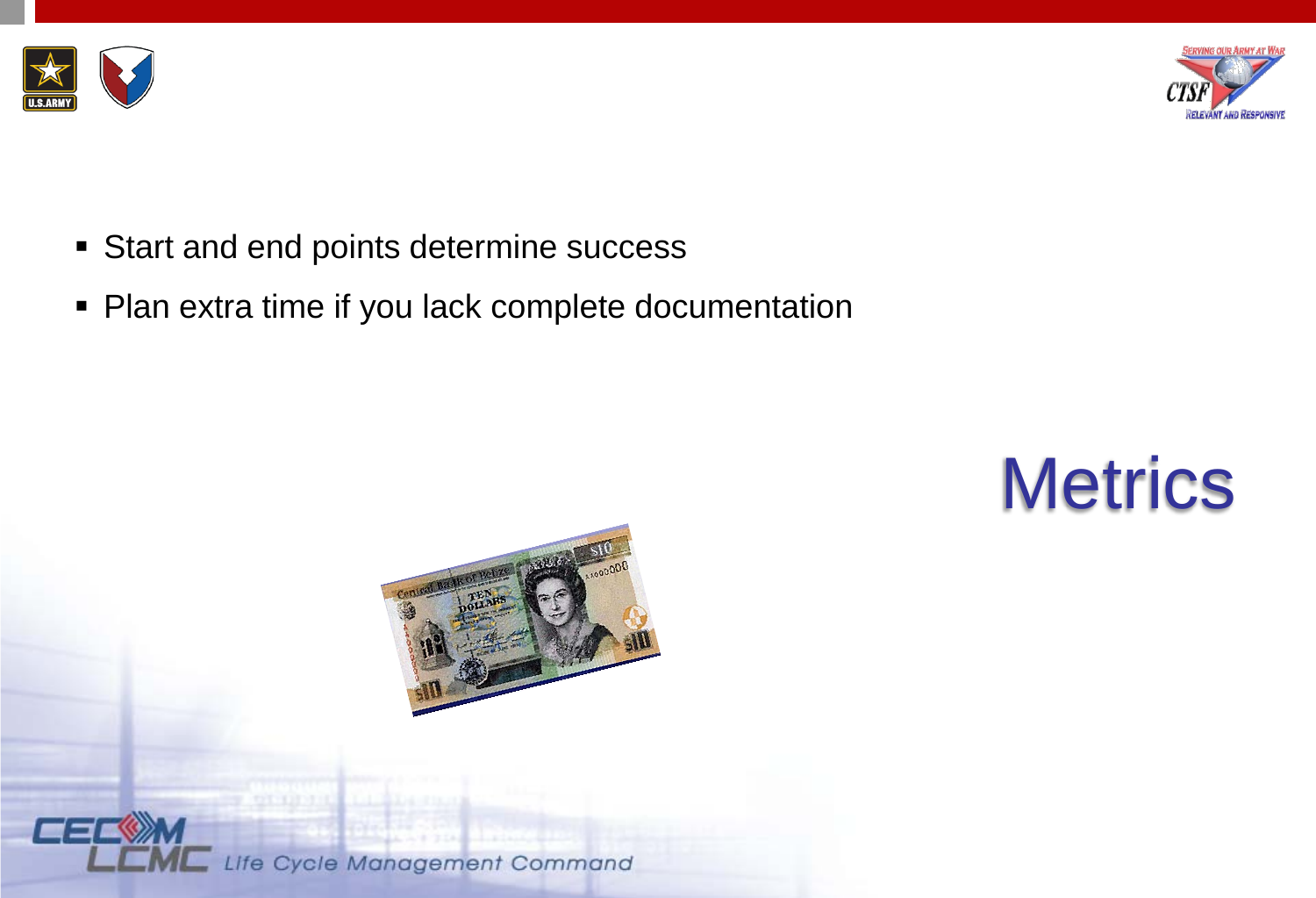



- Easiest step to skip  $=$  first point of failure
- **Requires more discipline than other steps**



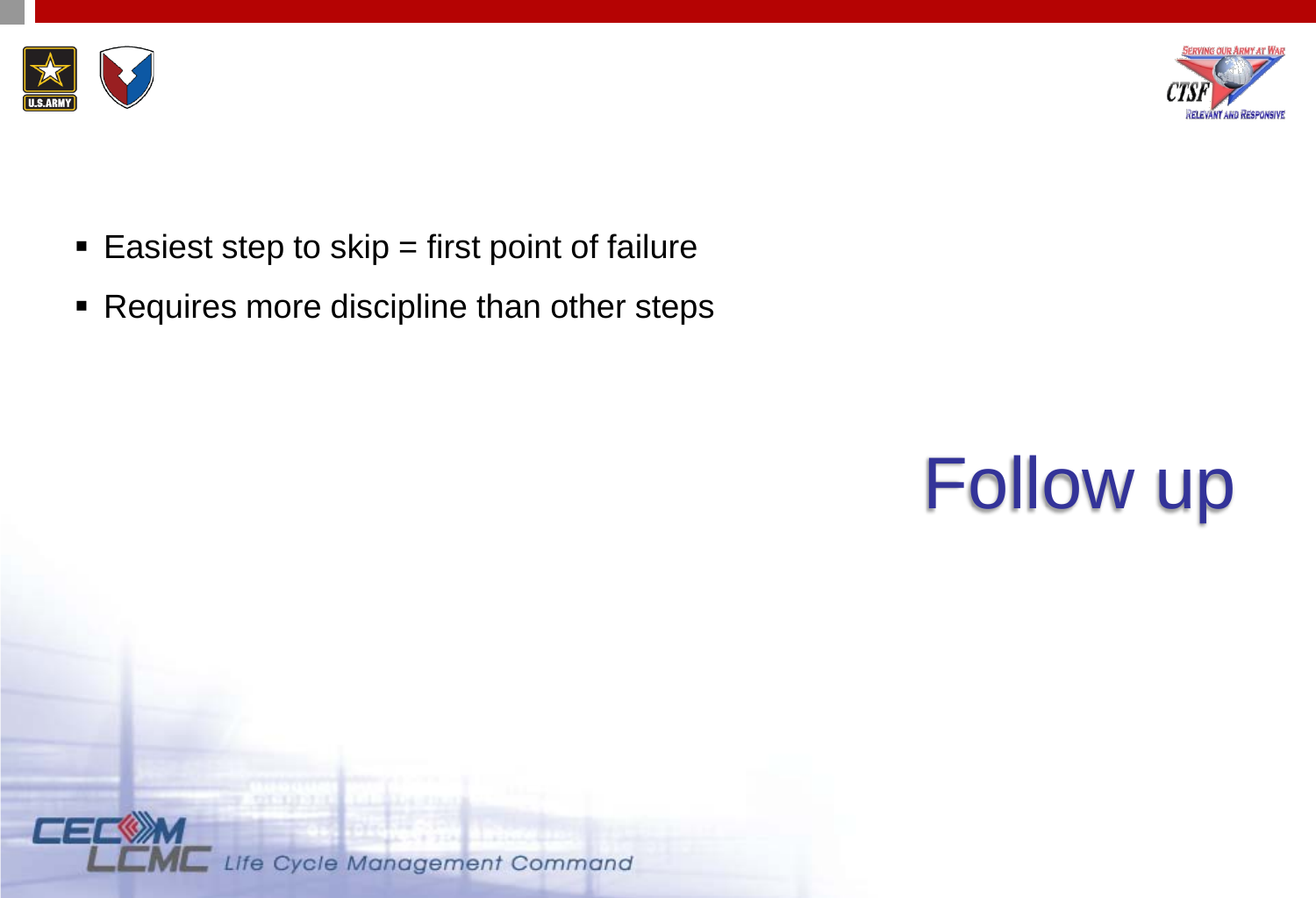



- Committed management support
- **Select team members carefully**
- $\blacksquare$  Train

### Making process improvement work for you

- **Metrics**
- **Follow up**